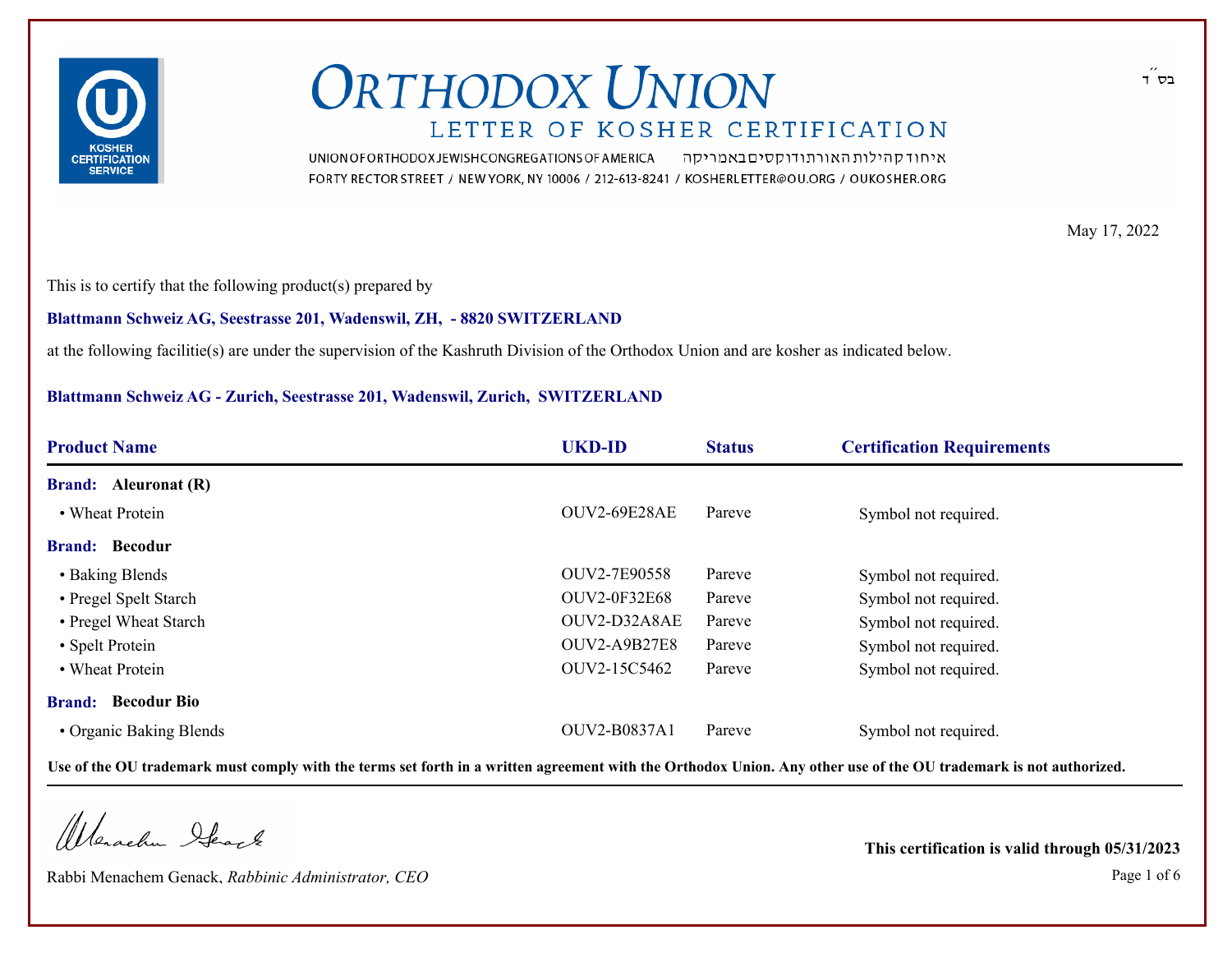

UNION OF ORTHODOX JEWISH CONGREGATIONS OF AMERICA איחוד קהילות האורתודוקסים באמריקה FORTY RECTOR STREET / NEW YORK, NY 10006 / 212-613-8241 / KOSHERLETTER@OU.ORG / OUKOSHER.ORG

May 17, 2022

#### **Blattmann Schweiz AG (continued)**

This is to certify that the following product(s) prepared by this company at the facilitie(s) listed above are under the supervision of the Kashruth Division of the Orthodox Union and are kosher as indicated below.

| <b>Product Name</b>                             | <b>UKD-ID</b>       | <b>Status</b> | <b>Certification Requirements</b> |  |
|-------------------------------------------------|---------------------|---------------|-----------------------------------|--|
| <b>Brand:</b> Becodur Bio (continued)           |                     |               |                                   |  |
| • Organic Pregel Spelt Starch                   | OUV2-2E23342        | Pareve        | Symbol not required.              |  |
| • Organic Pregel Wheat Starch                   | OUV2-E8DC2B3        | Pareve        | Symbol not required.              |  |
| • Organic Spelt Protein                         | OUV2-3D58A2B        | Pareve        | Symbol not required.              |  |
| • Organic Wheat Protein                         | OUV2-5109A88        | Pareve        | Symbol not required.              |  |
| <b>Brand: BecoGel</b>                           |                     |               |                                   |  |
| • Modified Potato Starch                        | OUV2-073D821        | Pareve        | Symbol not required.              |  |
| • Modified Waxy Corn (Maize) Starch             | OUV2-67AF216        | Pareve        | Symbol not required.              |  |
| <b>Brand: BecoPreGel</b>                        |                     |               |                                   |  |
| • Organic Pregelatinized Modified Potato Starch | <b>OUV2-IICQF9S</b> | Pareve        | Symbol not required.              |  |
| • Pregelatinized Modified Potato Starch         | OUV2-TALFXFA        | Pareve        | Symbol not required.              |  |

**Use of the OU trademark must comply with the terms set forth in a written agreement with the Orthodox Union. Any other use of the OU trademark is not authorized.**

Warachen Stack

Rabbi Menachem Genack, *Rabbinic Administrator, CEO* Page 2 of 6

**This certification is valid through 05/31/2023**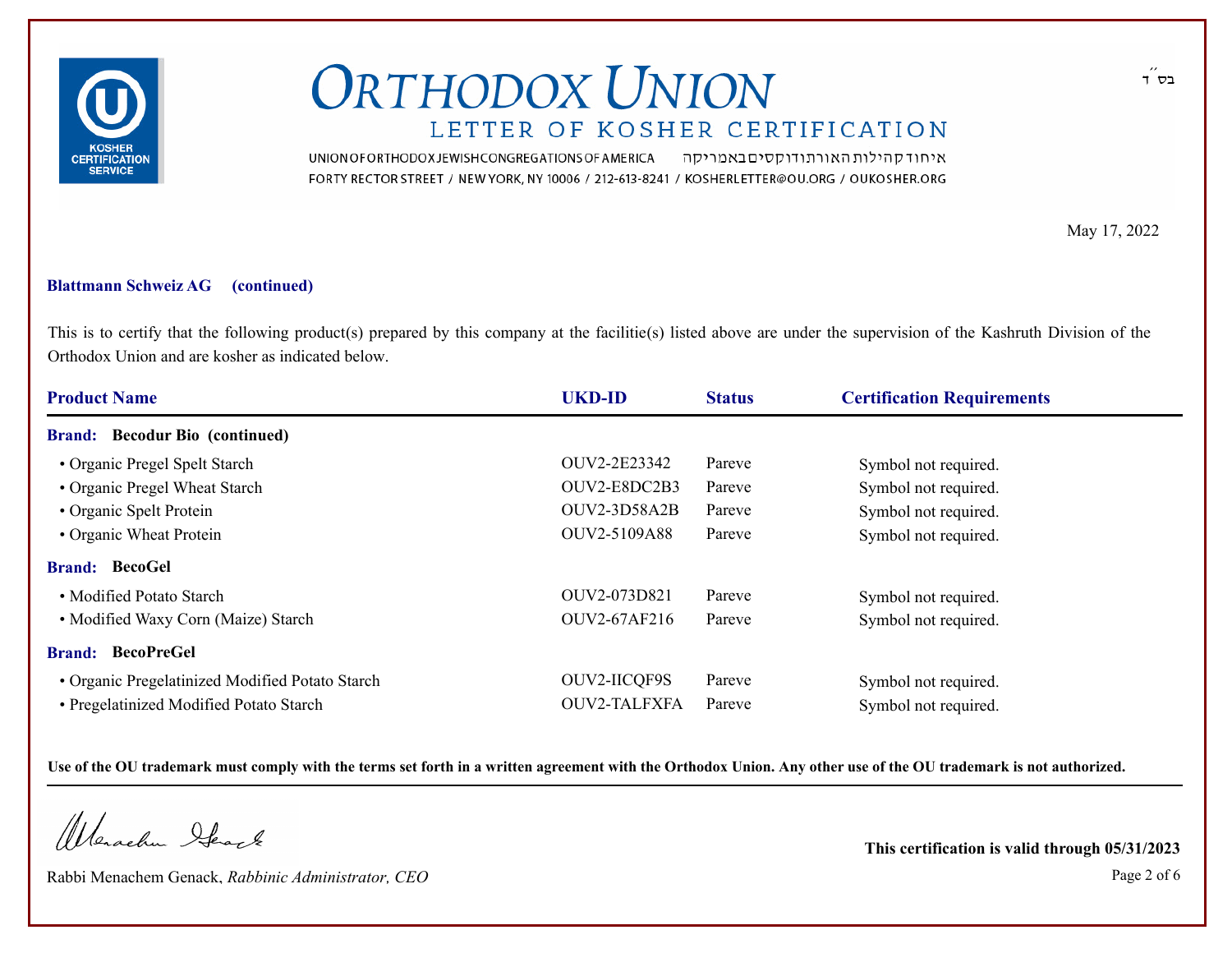

UNION OF ORTHODOX JEWISH CONGREGATIONS OF AMERICA איחוד קהילות האורתודוקסים באמריקה FORTY RECTOR STREET / NEW YORK, NY 10006 / 212-613-8241 / KOSHERLETTER@OU.ORG / OUKOSHER.ORG

May 17, 2022

#### **Blattmann Schweiz AG (continued)**

This is to certify that the following product(s) prepared by this company at the facilitie(s) listed above are under the supervision of the Kashruth Division of the Orthodox Union and are kosher as indicated below.

| <b>Product Name</b>                    | <b>UKD-ID</b>       | <b>Status</b> | <b>Certification Requirements</b> |  |
|----------------------------------------|---------------------|---------------|-----------------------------------|--|
| <b>Brand:</b> BecoSweet W              |                     |               |                                   |  |
| $\cdot$ 11637 BecoSweet W 30/80 EU-Bio | OUV2-5EXBWNP        | Pareve        | Symbol not required.              |  |
| <b>Brand:</b> Bio Aleuronat (R)        |                     |               |                                   |  |
| • Organic Wheat Protein                | OUV2-CA5E1F0        | Pareve        | Symbol not required.              |  |
| <b>Brand:</b> Bio Quellstarke          |                     |               |                                   |  |
| • Organic Pregel Spelt Starch          | <b>OUV2-79C7DA9</b> | Pareve        | Symbol not required.              |  |
| • Organic Pregel Wheat Starch          | OUV2-BB3B55F        | Pareve        | Symbol not required.              |  |
| <b>Brand:</b> Dextrin                  |                     |               |                                   |  |
| • Corn Dextrin                         | OUV2-A7B9AAF        | Pareve        | Symbol not required.              |  |
| • Potato Dextrin                       | OUV2-F2D1B93        | Pareve        | Symbol not required.              |  |
| • Tapioca Dextrin                      | <b>OUV2-DB0159C</b> | Pareve        | Symbol not required.              |  |

**Use of the OU trademark must comply with the terms set forth in a written agreement with the Orthodox Union. Any other use of the OU trademark is not authorized.**

Warachen Stack

Rabbi Menachem Genack, *Rabbinic Administrator, CEO* Page 3 of 6

**This certification is valid through 05/31/2023**

בס ד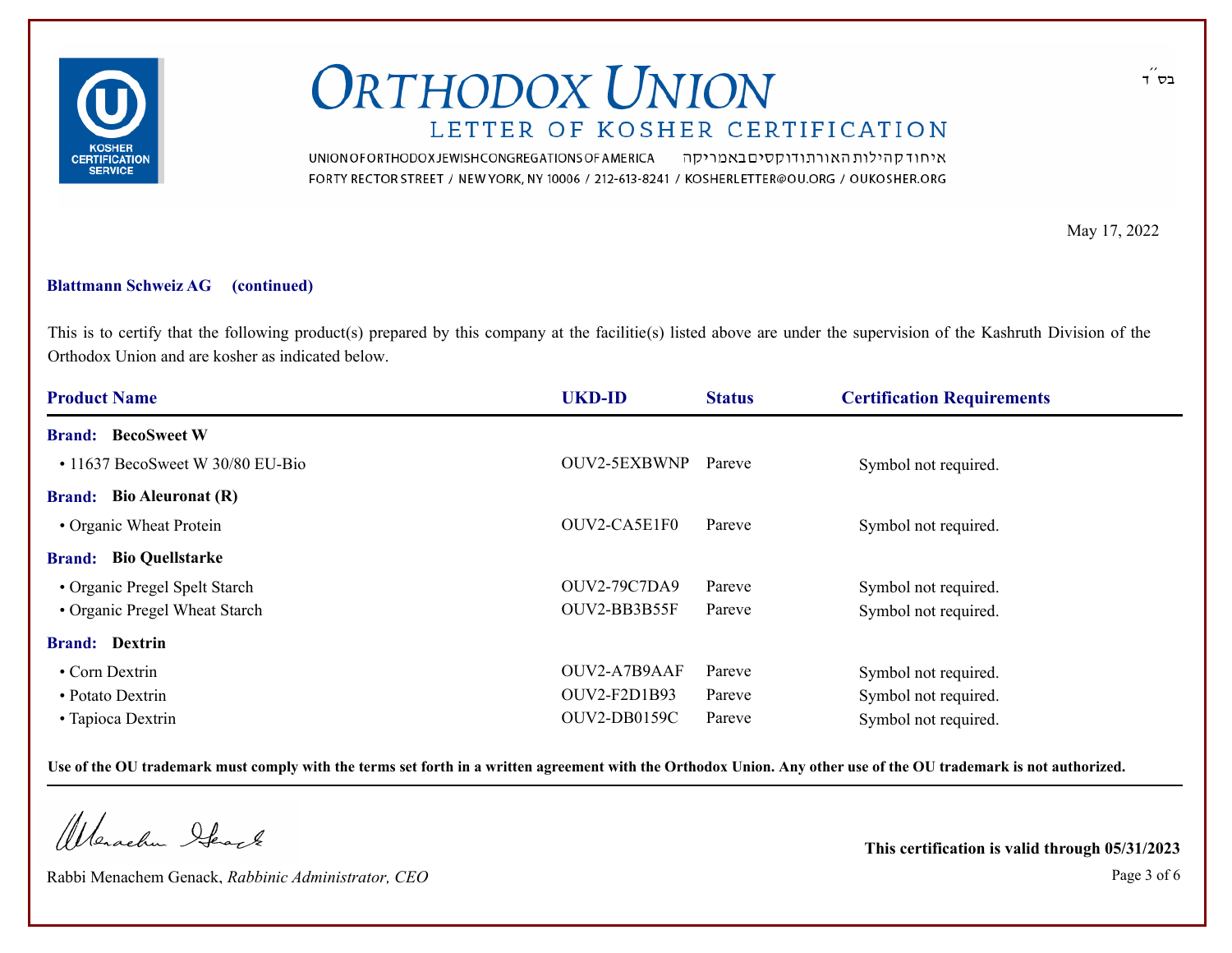

UNION OF ORTHODOX JEWISH CONGREGATIONS OF AMERICA איחוד קהילות האורתודוקסים באמריקה FORTY RECTOR STREET / NEW YORK, NY 10006 / 212-613-8241 / KOSHERLETTER@OU.ORG / OUKOSHER.ORG

May 17, 2022

#### **Blattmann Schweiz AG (continued)**

This is to certify that the following product(s) prepared by this company at the facilitie(s) listed above are under the supervision of the Kashruth Division of the Orthodox Union and are kosher as indicated below.

| <b>Product Name</b>             | <b>UKD-ID</b>       | <b>Status</b> | <b>Certification Requirements</b> |
|---------------------------------|---------------------|---------------|-----------------------------------|
| <b>Brand:</b> Dinkelquellstarke |                     |               |                                   |
| • Baking Blends                 | OUV2-626D46C        | Pareve        | Symbol not required.              |
| • Organic Pregel Spelt Starch   | OUV2-74D6C93        | Pareve        | Symbol not required.              |
| • Pregel Spelt Starch           | OUV2-EAE9187        | Pareve        | Symbol not required.              |
| <b>Brand:</b> Emdex             |                     |               |                                   |
| • 18288 KS 1025                 | <b>OUV2-KFJKOVF</b> | Pareve        | Symbol not required.              |
| • 18289 White Diko              | OUV2-6BOT48Z        | Pareve        | Symbol not required.              |
| <b>Brand:</b> GlucoPharm        |                     |               |                                   |
| • Glucose Syrup                 | <b>OUV2-LAHEKFI</b> | Pareve        | Symbol not required.              |
| <b>Brand:</b> GlucoSpelt        |                     |               |                                   |
| • Glucose Syrup                 | OUV2-G3PXQIB        | Pareve        | Symbol not required.              |

**Use of the OU trademark must comply with the terms set forth in a written agreement with the Orthodox Union. Any other use of the OU trademark is not authorized.**

Warachen Stack

Rabbi Menachem Genack, *Rabbinic Administrator, CEO* Page 4 of 6

**This certification is valid through 05/31/2023**

בס ד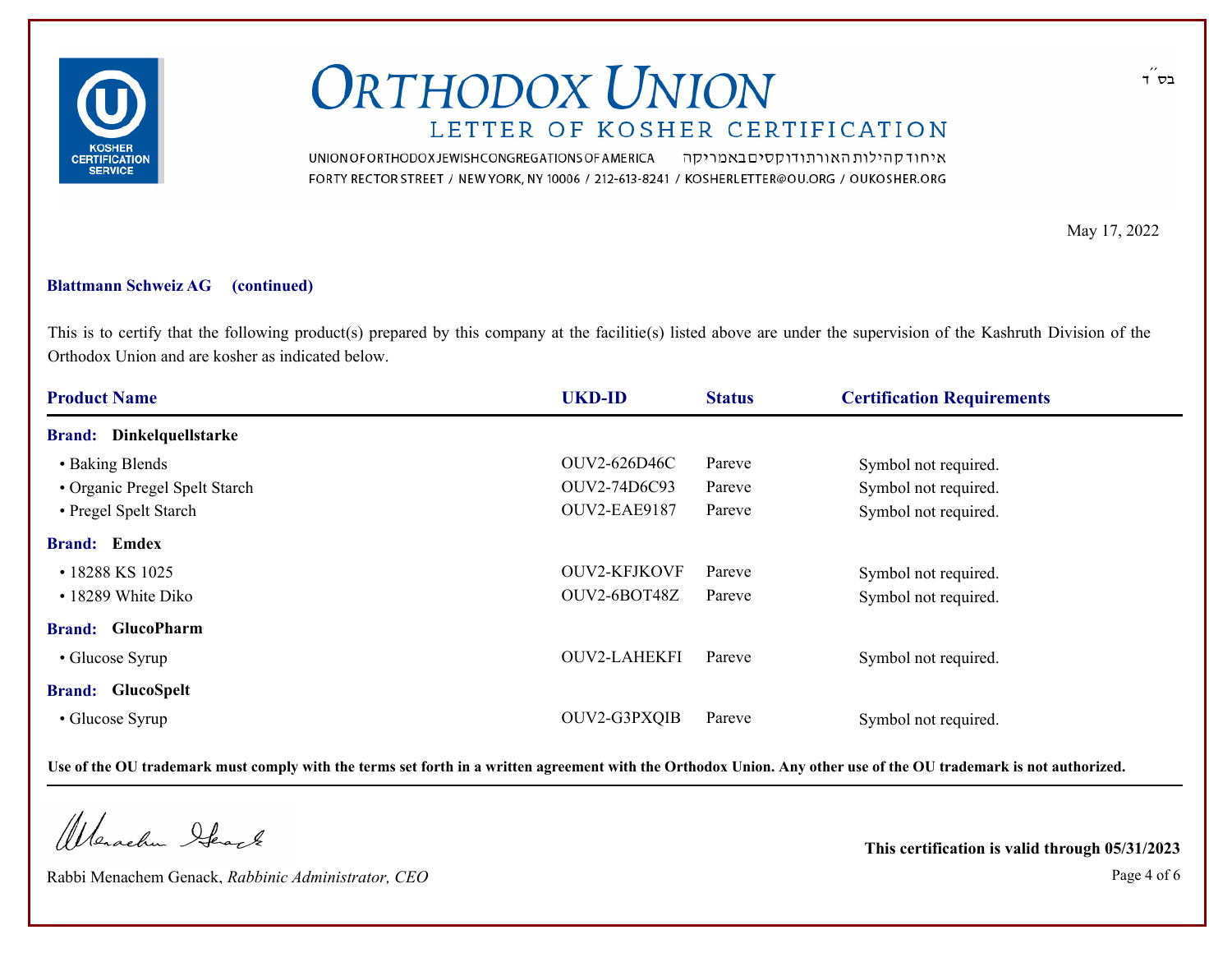

UNION OF ORTHODOX JEWISH CONGREGATIONS OF AMERICA איחוד קהילות האורתודוקסים באמריקה FORTY RECTOR STREET / NEW YORK, NY 10006 / 212-613-8241 / KOSHERLETTER@OU.ORG / OUKOSHER.ORG

May 17, 2022

#### **Blattmann Schweiz AG (continued)**

This is to certify that the following product(s) prepared by this company at the facilitie(s) listed above are under the supervision of the Kashruth Division of the Orthodox Union and are kosher as indicated below.

| <b>Product Name</b>                  | <b>UKD-ID</b>       | <b>Status</b> | <b>Certification Requirements</b>                       |
|--------------------------------------|---------------------|---------------|---------------------------------------------------------|
| <b>Brand:</b> GlucoSpelt (continued) |                     |               |                                                         |
| • Organic Glucose Syrup              | OUV2-SVGYABW Pareve |               | Symbol not required.                                    |
| <b>Brand:</b> GlucoWheat             |                     |               |                                                         |
| • Glucose Syrup                      | OUV2-13613FC        | Pareve        | Symbol not required.                                    |
| • Organic Glucose Syrup              | <b>OUV2-A7F9C68</b> | Pareve        | Symbol not required.                                    |
| <b>Brand:</b> HydroWheat Bio         |                     |               |                                                         |
| • Organic Wheat Starch Hydrolysate   | OUV2-W0GAQDI Pareve |               | Symbol not required.                                    |
| • Organic Wheat Starch Hydrolysate   | OUV4-YUQQPGV Pareve |               | Certified when bulk shipped in OU approved<br>carriers. |
| <b>Brand: Noredux</b>                |                     |               |                                                         |
| • Thinboiling Potato Starch          | OUV2-A117801        | Pareve        | Symbol not required.                                    |

**Use of the OU trademark must comply with the terms set forth in a written agreement with the Orthodox Union. Any other use of the OU trademark is not authorized.**

Warachen Stack

Rabbi Menachem Genack, *Rabbinic Administrator, CEO* Page 5 of 6

**This certification is valid through 05/31/2023**